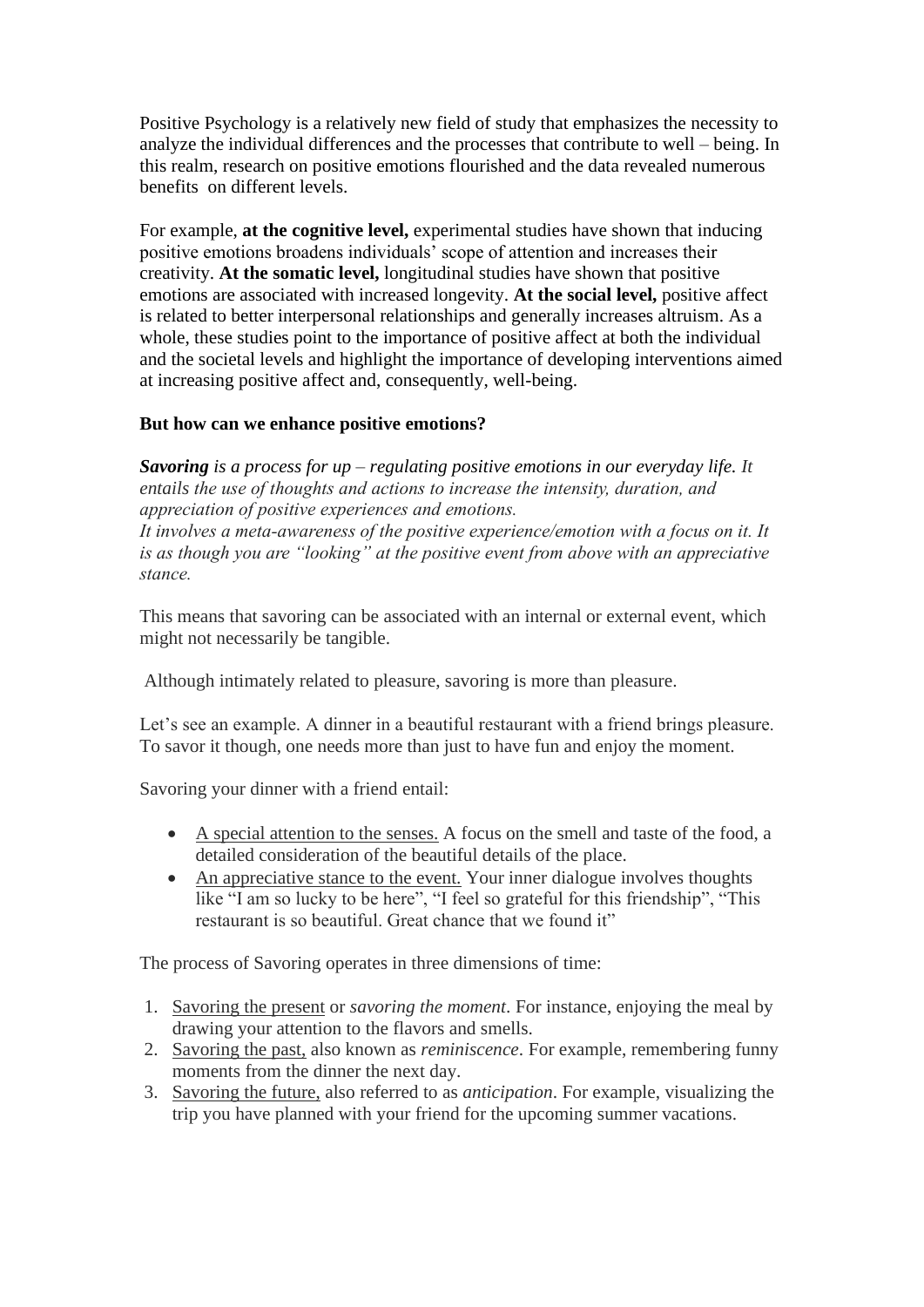Bryant and Veroff (2007) distinguish 10 savoring strategies for modulating positive emotions during positive events.

### **1. Sharing with others or Capitalizing**

Positive emotions are amplified when shared through narration. We tend to selfdisclose the painful events of our life and forget to include other people in our positive stories. Ask significant people in your life about the "beautiful details" of their everyday life and tell them yourself all the little things that make a memory positive and special for you.

## **2. Memory building**

Create intentionally positive memories and try to remember them. Research indicates that happy people remember better all the good things that happened to them. Taking a mental picture of an event or keeping a [journal](https://positivepsychology.com/journaling-for-mindfulness/) or scrapbook to document special moments are some examples of how to build memories.

## **3. Self-congratulation**

Savoring individual or collective success by relishing achievements is another way to amplify positive feelings. Self – congratulation is not arrogance, it is the internal amplification of the positive emotion of pride.

## **4. Sensory-perceptual sharpening**

Purposefully focusing attention on specific features of an experience can enable people to deepen their positive experience or explore it in more detail. Listening to your favorite music with your eyes closed is a way to narrow your attention and enhance the inner delight generated from the sound.

#### **5. Comparing**

Enjoyment can be heightened by creating a downward contrast with similar times in the past or with what one imagined the event would be like (" Some years ago I could not afford a beautiful hotel like that", "I never thought this trip would generate so much happiness and pleasure, I thought it was a mundane professional meeting".)

#### **6. Absorption**

Trying not to think, but rather to get totally immersed or engrossed in the moment, relaxing and existing only in the present. Absorption is the opposite of multitasking, so if one can minimize multitasking savoring the moment is enhanced.

#### **7. Behavioral expression**

Laughing, giggling, jumping up and down, making verbal sounds of appreciation. An outward physical manifestation of inner feelings in which one expresses an energetic response of exuberant joy excitement and enthusiasm. By physically manifesting positive emotions, people can amplify those feelings.